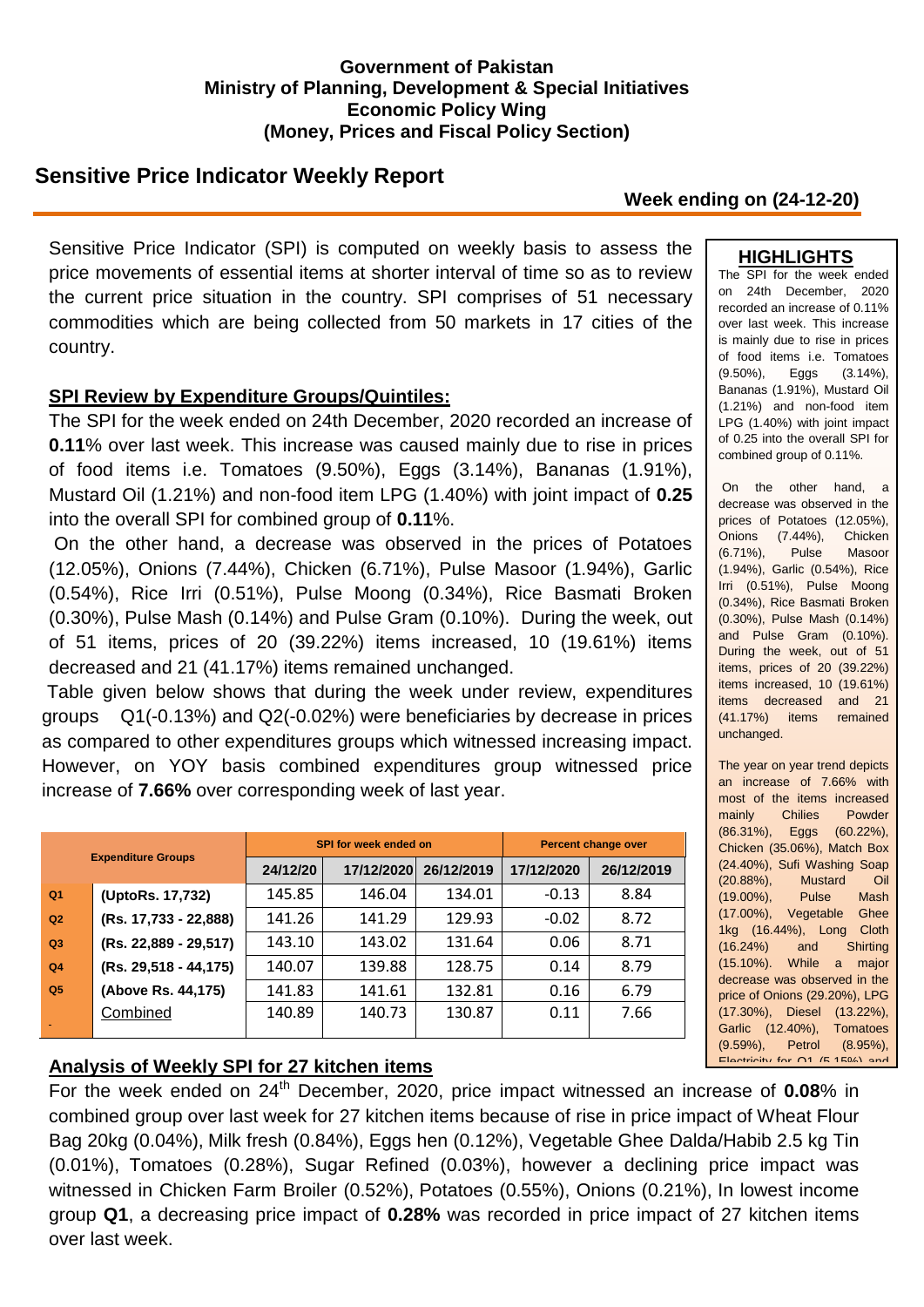On year on year basis, combined group recorded a rising impact of **13.89%** which is attributed to increase in price impact of kitchen items i.e. Wheat Flour Bag (0.52%) Rice Basmati Broken (0.13%), Milk Fresh (4.55%), Eggs Hen Farm (1.67%), Chicken (1.99%) Beef (0.70%), Mutton (0.50%), Cooking Oil Dalda 5 litre tin (0.59%), Vegetable Ghee1kg Pouch (0.46%), Potatoes (0.10%) and Sugar (0.77%) however, a declining price impact was shown in Tomatoes (0.07%), Onions (1.12%). Price impact on YOY basis for lowest income group Q1 was **12.78**% which is lower than combined group on YOY basis.

| Sr.<br><b>No</b> | <b>Units</b>                 | <b>Islamabad</b> | <b>Rawalpindi</b> | Lahore  | <b>Karachi</b> | Quetta  | <b>Peshawar</b> |
|------------------|------------------------------|------------------|-------------------|---------|----------------|---------|-----------------|
| 1                | Wheat Flour Bag 20kg         | 864.15           | 860.00            | 860.00  | 1208.79        | 1260.00 | 1079.04         |
| 2                | Rice Basmati Broken          | 106.56           | 98.54             | 76.87   | 99.43          | 104.92  | 80.00           |
| 3                | Mutton (Average Quality) 1kg | 1166.08          | 1171.61           | 1051.19 | 1081.51        | 1096.96 | 868.94          |
| 4                | Chicken Farm Broiler(1kg)    | 216.09           | 212.91            | 196.00  | 245.65         | 224.96  | 211.00          |
| 5                | Milk fresh (Un-boiled)       | 120.41           | 119.83            | 100.00  | 120.00         | 120.00  | 122.94          |
| 6                | Eggs Hen 1dozen              | 207.81           | 201.76            | 201.00  | 198.35         | 224.96  | 215.50          |
| 7                | Cooking Oil 5 liter          | 1295.00          | 1295.00           | 1295.00 | 1295.00        | 1295.00 | 1295.00         |
| 8                | Pulse Moong 1kg              | 248.17           | 234.47            | 219.12  | 247.06         | 254.97  | 200.00          |
| 9                | Pulse Mash 1kg               | 256.46           | 250.52            | 246.56  | 244.08         | 264.97  | 230.00          |
| 10               | Pulse Gram 1kg               | 164.62           | 153.60            | 121.30  | 157.42         | 169.95  | 148.99          |
| 11               | Potatoes                     | 60.39            | 56.50             | 45.44   | 45.68          | 64.87   | 54.22           |
| 12               | Onions 1kg                   | 61.71            | 57.89             | 48.43   | 44.90          | 54.85   | 59.81           |
| 13               | Tomatoes 1kg                 | 107.89           | 101.02            | 105.08  | 96.66          | 84.90   | 78.82           |
| 14               | Sugar Refined 1kg            | 85.00            | 83.70             | 83.06   | 81.88          | 85.00   | 86.64           |
| 15               | Petrol Super Per Liter       | 104.19           | 104.20            | 104.21  | 104.21         | 104.18  | 104.19          |

## **Consumer Prices Of Essential Kitchen Items in Different Cities For Week Ended On 24-12- 20**

The price of Wheat Flour Bag registered rise in Quetta and Peshawar as compared to last week. The Price difference of items in different cities as shown in the table above can be related to transportation costs. This applies to those commodities that are physically transported from one city to another as they are not grown/produced in that particular area.

| <b>Price Comparison of Major Kitchen Items (Combined Group)</b> |                      |               |            |          |                     |          |  |
|-----------------------------------------------------------------|----------------------|---------------|------------|----------|---------------------|----------|--|
| Sr. No                                                          | <b>Items</b>         | <b>Prices</b> |            |          | impact Current/prev |          |  |
|                                                                 |                      | 24/12/2020    | 17/12/2020 | 26/12/19 | Prev.               | Corresp. |  |
| 1                                                               | <b>Wheat Flour</b>   | 995.74        | 990.03     | 921.70   | 0.04                | 0.52     |  |
| $\overline{2}$                                                  | <b>Rice Basmati</b>  | 88.78         | 88.82      | 83.91    | 0.00                | 0.13     |  |
| 3                                                               | <b>Mutton</b>        | 1039.53       | 1038.80    | 942.07   | 0.00                | 0.50     |  |
| 4                                                               | <b>Chicken Farm</b>  | 217.07        | 232.87     | 164.26   | $-0.52$             | 1.99     |  |
| 5                                                               | <b>Milk Fresh</b>    | 108.87        | 105.86     | 94.59    | 0.84                | 4.55     |  |
| $6\phantom{1}$                                                  | Eggs Hen             | 203.77        | 197.82     | 130.12   | 0.12                | 1.67     |  |
| $\overline{7}$                                                  | <b>Onions</b>        | 47.71         | 52.17      | 68.56    | $-0.21$             | $-1.12$  |  |
| 8                                                               | <b>Pulse Moong</b>   | 226.77        | 230.45     | 199.21   | $-0.01$             | 0.11     |  |
| 10                                                              | <b>Potatoes</b>      | 47.64         | 56.92      | 46.15    | $-0.55$             | 0.10     |  |
| 11                                                              | <b>Tomatoes</b>      | 99.16         | 88.31      | 101.47   | 0.28                | $-0.07$  |  |
| 12                                                              | <b>Sugar Refined</b> | 82.36         | 81.85      | 71.21    | 0.03                | 0.77     |  |